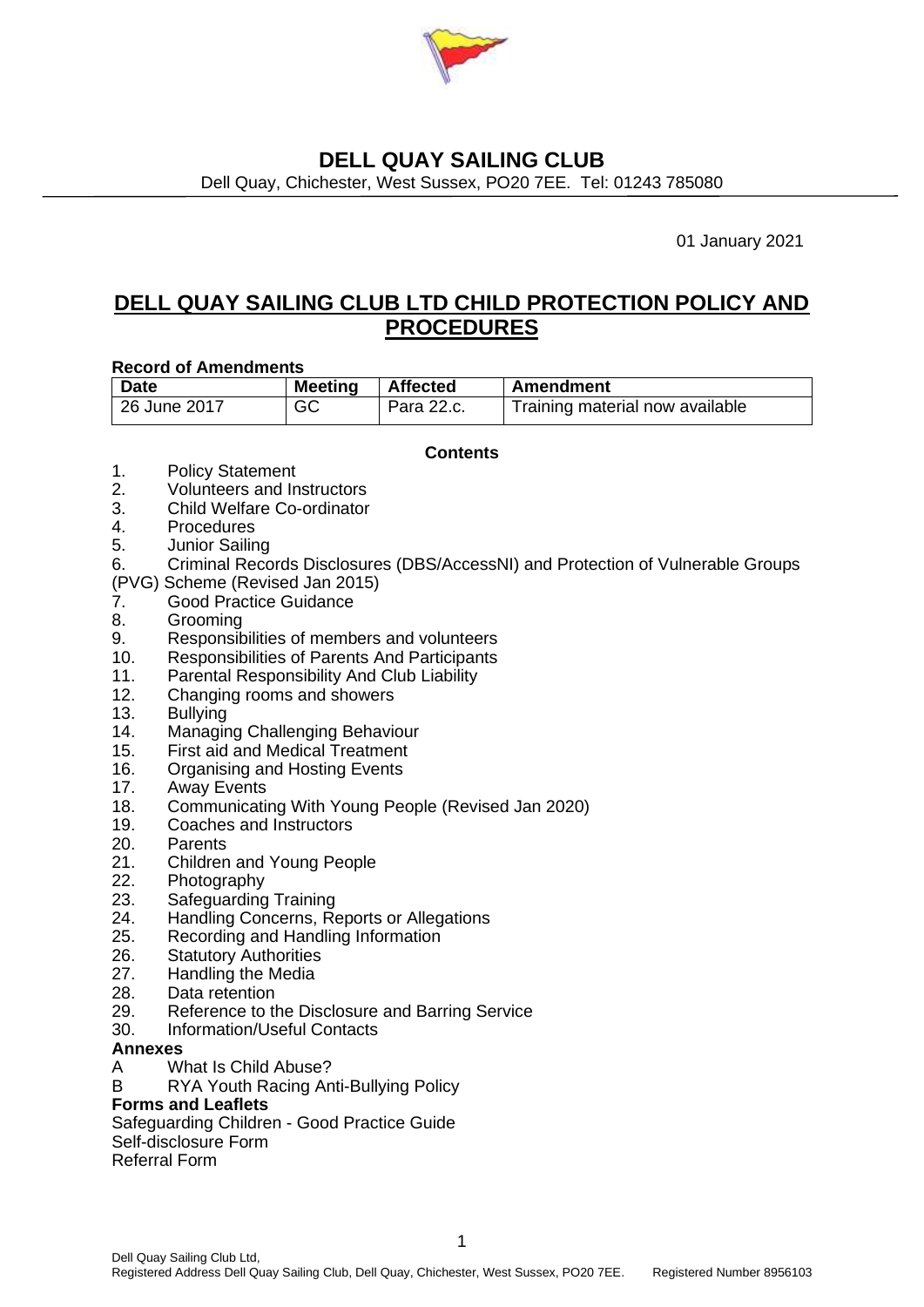

Dell Quay, Chichester, West Sussex, PO20 7EE. Tel: 01243 785080

#### **1. Policy Statement**

It is the policy of Dell Quay Sailing Club to safeguard children and young people taking part in it's activities from physical, sexual or emotional harm, neglect or bullying. The Club will take all reasonable steps to ensure that, through appropriate operating procedures and training, it offers a safe and fun environment to children taking part in its events and activities. We recognise that the safety and welfare of the child is paramount and that all children, whatever their age, gender, disability, culture, ethnic origin, colour, religion or belief, social status or sexual identity, have a right to protection from abuse.

For the purposes of this policy anyone under the age of 18 should be considered as a child. All members of the Club should be aware of the policy. '*Safeguarding is everyone's responsibility' (Statutory guidance 'Working Together to Safeguard Children' 2018).*

Child *Safeguarding* Co-ordinator The Club Child *Safeguarding* Co-ordinator is: Madaleine Owens Tel: 01243 771603 Mobile: 07568407498 Email: cpc@dellquaysc.co.uk

#### **2. Volunteers and Instructors**

The club takes the recruitment and preparation of volunteers seriously and seeks to ensure that those whose roles bring them into regular contact with children undertake relevant checks appropriate to the role. The Child *Safeguarding* Co-ordinator and those regularly instructing, coaching or supervising young people will also be asked to apply for an Enhanced Criminal Records Disclosure.

#### **2. Child Safeguarding Co-ordinator**

a. **Good Practice. A**ll members of the Club should follow the good practice guidelines attached and agree to abide by the Club Code of Conduct and the RYA Racing Charter contained in the Racing Rules of Sailing. Those working with young people should be aware of the guidance on recognising abuse.

b. It is recognised that it may be difficult to avoid entering the showers and changing rooms at times when children are changing before or after junior training or racing. It is advised any adult who does so is accompanied by another adult.

c. The Club requests written consent from the child and their parents/carers at the point of renewal of club membership annually in regard to taking and publishing photos or videos. Parents and spectators should be prepared to identify themselves if requested and state their purpose for photography/filming. If the Club publishes images of children, no identifying information other than names will be included. Any concerns about inappropriate or intrusive photography or the inappropriate use of images should be reported to the Club Child Safeguarding Co-ordinator.

d. **Concerns** Anyone who is concerned about a young member's welfare, either outside the sport or within the Club, should inform the Club Child Safeguarding Co-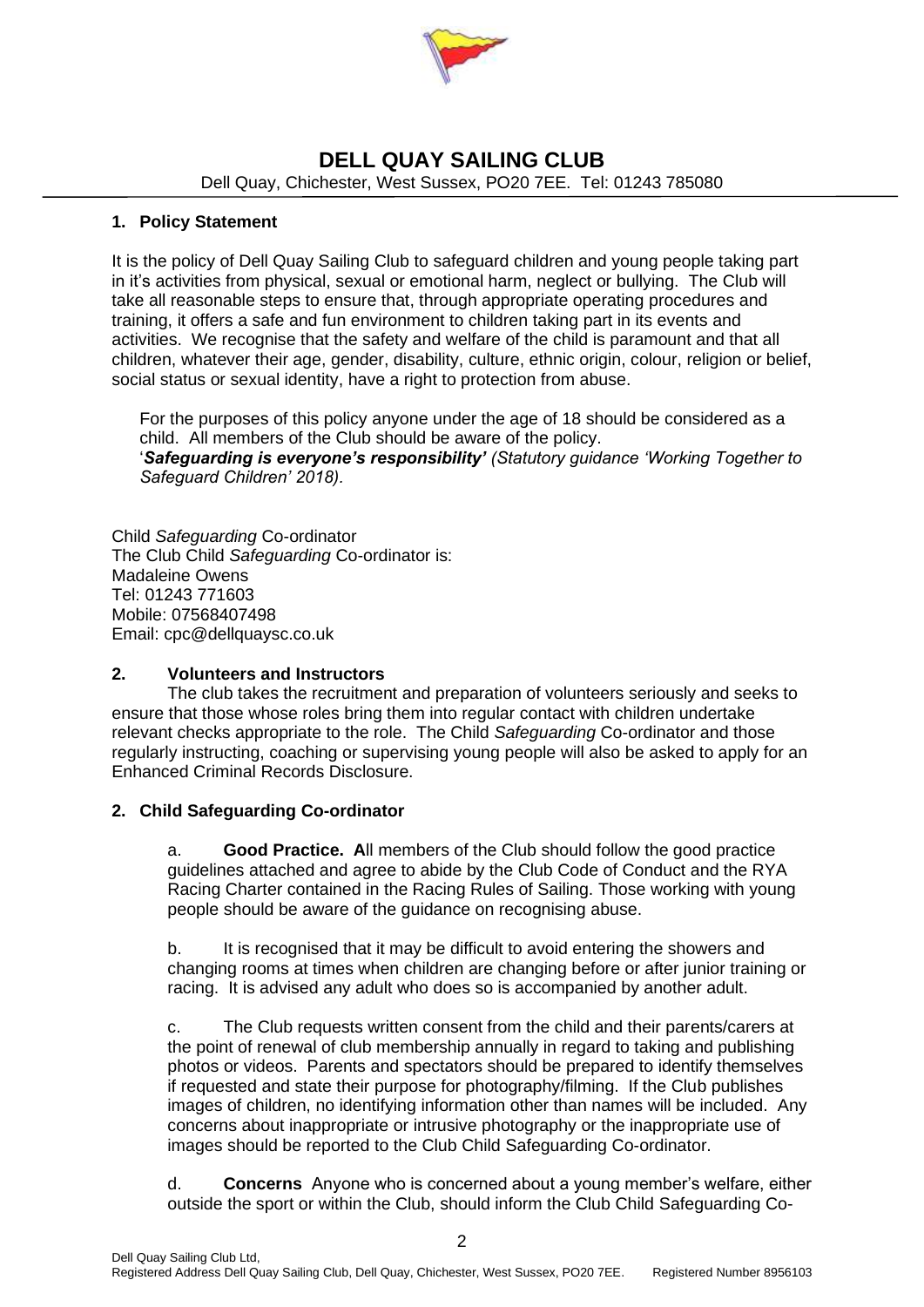

Dell Quay, Chichester, West Sussex, PO20 7EE. Tel: 01243 785080

ordinator immediately, in strict confidence. The Club Child Safeguarding Coordinator will follow the attached procedures.

e. Any member of the Club failing to comply with the Child Safeguarding policy and any relevant Codes of Conduct may be subject to disciplinary action under the Club Bye Law (10).

#### **3. Procedures**

- a. **Designated Person.** Although everyone has a role to play in ensuring that children are safe, the designated Child Safeguarding Co-ordinator has specific responsibility for implementing the club's policy, and acts as the point of contact to receive information and advice from the RYA. This person is the Club Child Safeguarding Co-ordinator
	- i. The designated person's general terms of reference include:

Maintaining an up to date policy and procedures, compatible with the RYA's.

Ensuring that relevant members and/or volunteers are aware of and follow the procedures, including implementing safe recruitment procedures.

Advising the Sailing and General Committees on safeguarding and child protection issues.

Maintaining contact details for local Children's Services and Police.

ii. If there is a concern, the designated person would:

Be the first point of contact for any concerns or allegations, from children or adults, ensuring that confidentiality is maintained in all cases.

Decide on the appropriate action to be taken, in line with the organisation's procedures and in conjunction with the Commodore

Keep the RYA informed as necessary

- b. **Safe recruitment.** If a good recruitment policy is adopted, and safeguarding is covered in the organisation's risk assessment and operating procedures, both children and adults should be adequately protected. Potential abusers have difficulty operating in a well-run organisation.
- c. All applications, whether for paid or voluntary work, will be subject to an appropriate level of scrutiny. The level of checking will be proportionate to the role and the level of risk involved and in line with relevant statutory requirements. The risk is higher if the person will have regular contact with the same child or children, in sole charge of children with no parents or other adults present, and/or in a role involving authority and trust, such as an instructor or coach.
- d. It is a criminal offence under the Safeguarding Vulnerable Groups Act 2006 for a Barred individual to work in Regulated Activity, for an organisation to knowingly allow someone who has been Barred to work in Regulated Activity/Regulated Work, and for an organisation to fail to make a referral to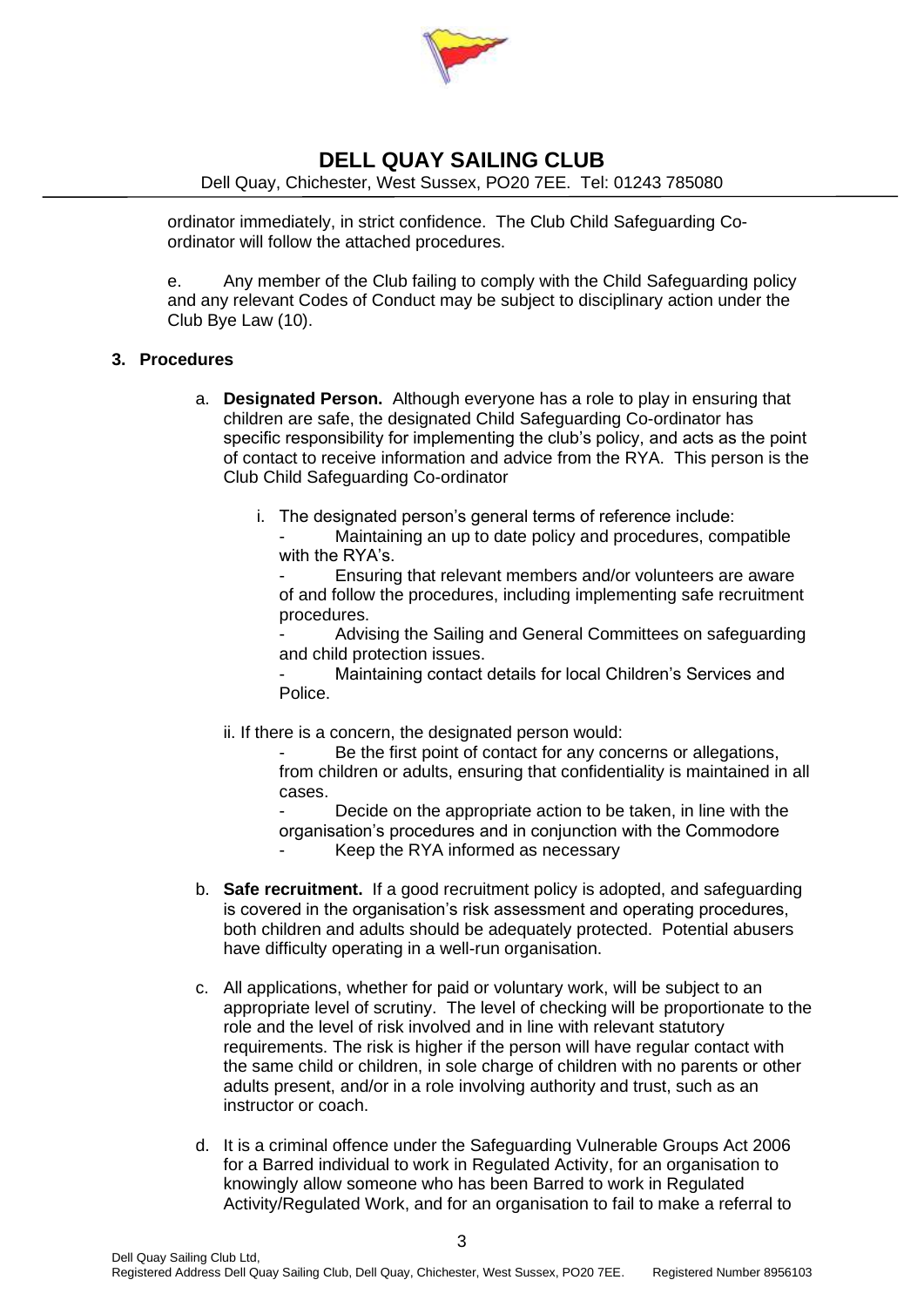

Dell Quay, Chichester, West Sussex, PO20 7EE. Tel: 01243 785080

the DBS/Disclosure Scotland if they have dismissed someone from Regulated Activity/Regulated Work for harming or posing a risk of harm to a vulnerable person.

#### **5. Junior Sailing**

a. Due to the intensive nature of activity with juniors in Dell Quay Sailing Club, the following key members of the organising team will be subject to Level 3 checks *(i.e. references, self declaration and Enhanced Criminal Records Disclosure*):

Dell Quay RYA Training Centre Principal, chief instructors and senior **instructors** 

Junior Racing Coach Leads Junior Activities Lead

Junior Class Captain (if over 18)

- b. **Volunteers, Instructors and Coaches who help with junior activities**: Where activity involves occasional unsupervised activity with children, no checks will be undertaken. However, for volunteers engaged throughout Junior week and/or other regular activities, a self-disclosure form should be completed. Volunteers will also be asked to provide information about any relevant experience they may have.
	- (1) **Are they competent?** For all roles included above we will:
		- provide the applicant with a clear role description so that they understand what the role involves

• check that the applicant is competent for the role, e.g. they hold an appropriate and valid RYA instructor certificate, coach qualification or powerboat/safety boat certificate if required

• provide briefing and support to cover any areas where they may lack experience or confidence and familiarise them with your organisation's operating procedures.

(2) **Are they safe?** If the role involves close or regular contact with children, training or supervising children or is a position of trust or authority over children's welfare the club will:

First ask the applicant to complete a self-disclosure form

• Although they might make a false declaration, the fact that the club has these procedures in place may deter anyone with a criminal record related to their suitability to work with children from proceeding any further

• Before confirming their appointment, ask the applicant to apply for an Enhanced Criminal Records Disclosure (with Barred List check if appropriate) or Protection of Vulnerable Groups scheme membership (see below).

#### **6. Criminal Records Disclosures (DBS) and Protection of Vulnerable Groups (PVG) Scheme (Revised Feb 2020)**

a. Organisations affiliated to or recognised by the RYA can access the DBS (previously CRB), or PVG processes through the RYA which is a registered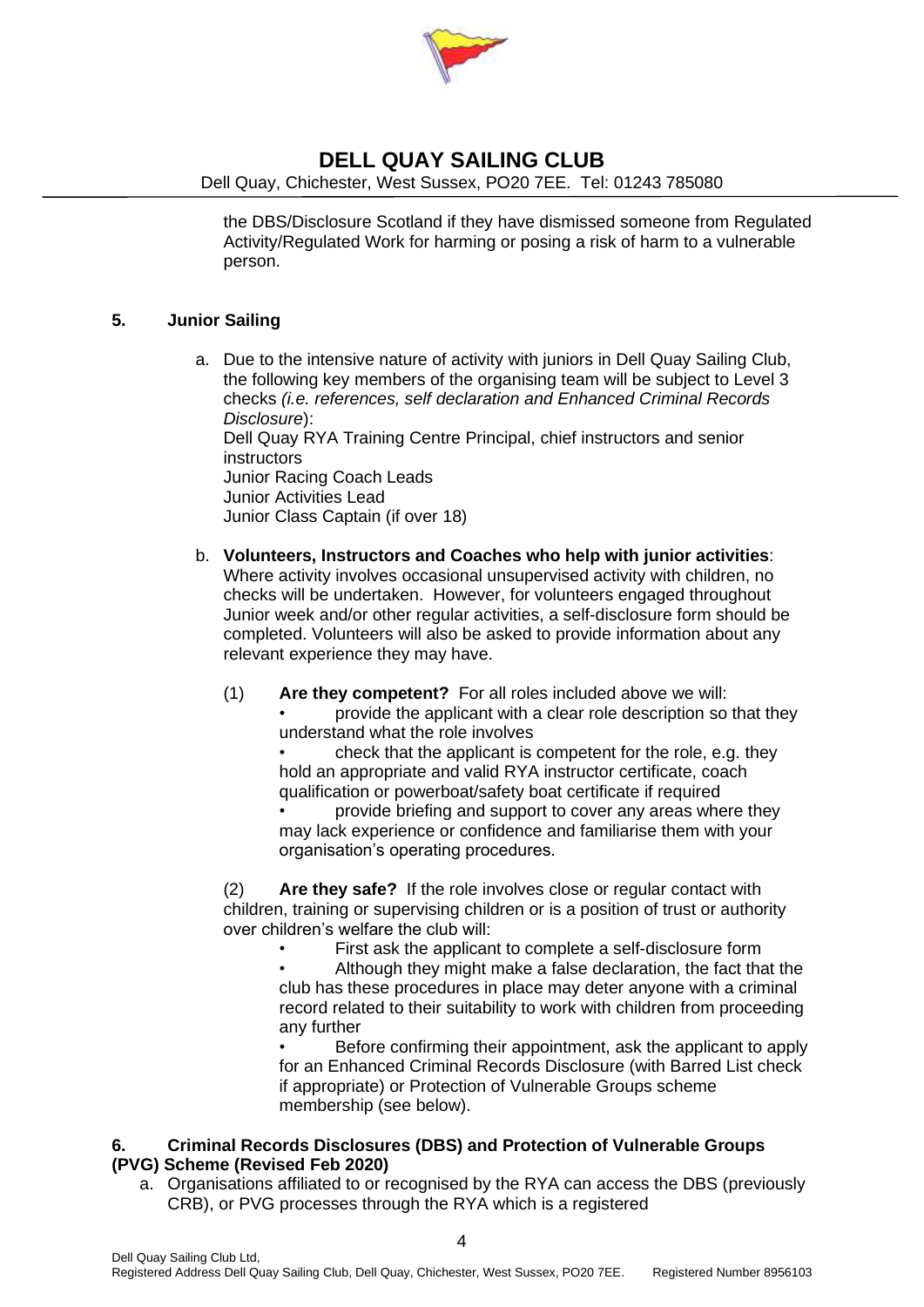

Dell Quay, Chichester, West Sussex, PO20 7EE. Tel: 01243 785080

Umbrella/Intermediary Body. The procedure varies according to the home country and legal jurisdiction in which your organisation is located (see below). The RYA does not make an administrative charge for this service, but a fee is payable to the DBS in the case of paid staff. The service is free for volunteers. Up to date information is available from the RYA website, or contact the RYA's Safeguarding and Equality Manager (see Section 7 for contact details).

DBS checks, and the PVG Scheme should only be used in conjunction with the other checks listed above and not relied on in isolation. A clear Disclosure is not a guarantee that the applicant has never done anything wrong, it only shows whether or not they have been caught.

- **b. England, Wales and Northern Ireland.** An individual is only eligible to apply for an Enhanced Disclosure if they will be in a position listed under the exceptions to the Rehabilitation of Offenders Act 1974, i.e. one that involves regularly caring for, training, supervising or being solely in charge of persons under 18. They can only be required to apply for a Barred List check if they will be undertaking 'regulated activity' with children or vulnerable adults as defined under the Protection of Freedoms Act 2012.
- c. Although it is not currently a legal requirement for voluntary sports clubs or private employers to ask their staff or volunteers to apply for Disclosures, it is an offence to allow a person who has been barred from undertaking regulated activity with the relevant vulnerable group. There is a risk that determined offenders who are no longer able to work undetected in the statutory sector may move into the voluntary and sports sectors. If groups from local schools come to your site, a school may request that you check your instructors or volunteers so that they are subject to the same level of scrutiny as the children's teachers.
- d. **Confidentiality and data storage.** All personal information will be treated as confidential, stored securely and only shared with those who need to see it in the course of their duties or to protect children. When data is no longer relevant it will be destroyed securely, e.g. by shredding.

#### **7. Good Practice Guidance**

The Club seeks to ensure that both children and adults feel able to raise concerns, knowing that they will be taken seriously, treated confidentially and will not make the situation worse for themselves or others.

- a. Some children may be more vulnerable to abuse or find it more difficult to express their concerns. For example, a disabled child who relies on a carer to help them get changed may worry that they won't be able to sail any more if they report the carer. A child who has experienced racism may find it difficult to trust an adult from a different ethnic background.
- b. These common sense guidelines should be available to everyone within the club:
	- i) Avoid spending any significant time working with children in isolation
	- ii) Do not take children alone in a car, however short the journey.
	- iii) Do not take children to your home as part of your organisation's activity.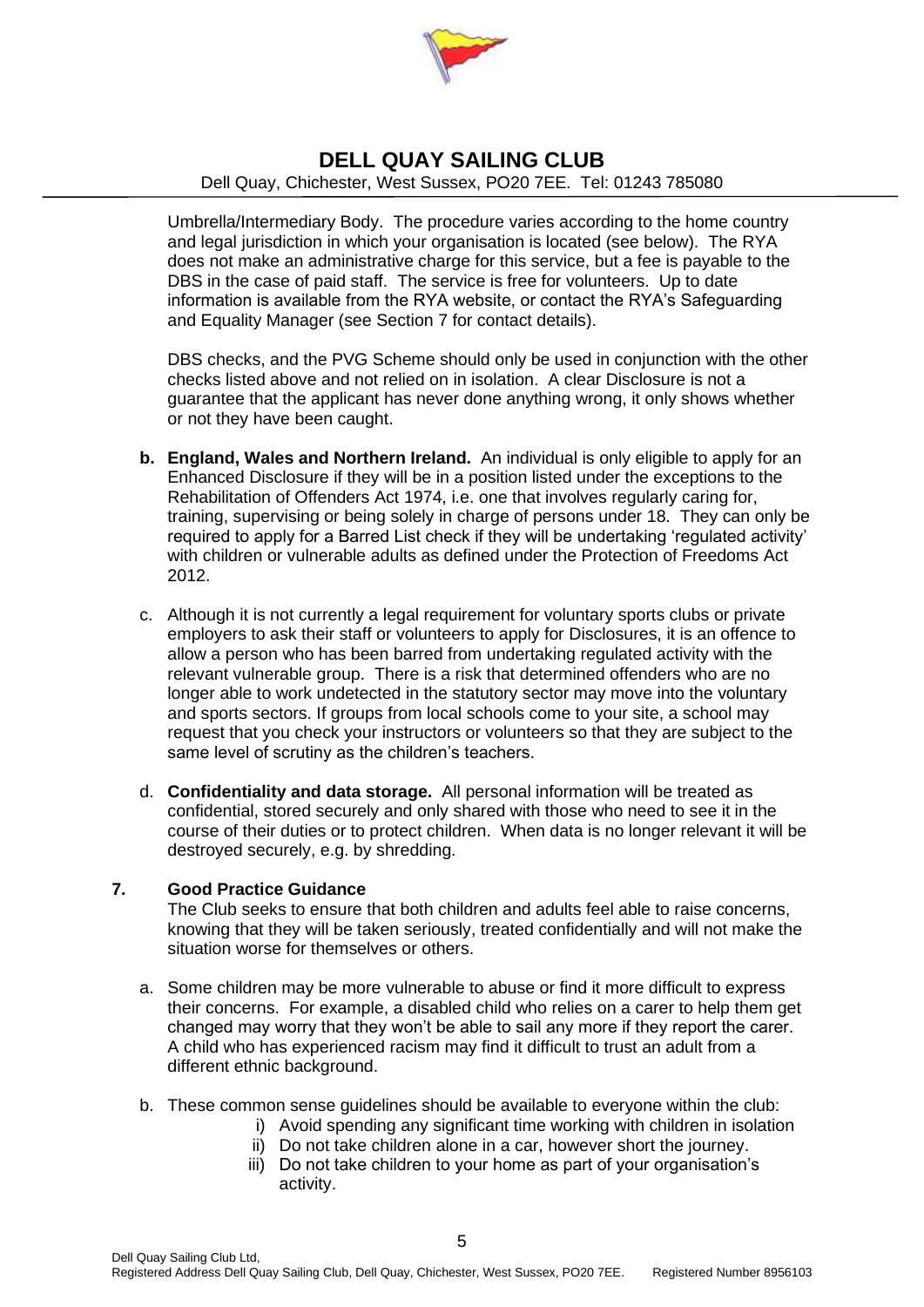

Dell Quay, Chichester, West Sussex, PO20 7EE. Tel: 01243 785080

- iv) Where any of these are unavoidable, ensure that they only occur with the full knowledge and consent of someone in charge of the organisation or the child's parents.
- v) Design training programmes that are within the ability of the individual child.
- vi) If a child is having difficulty with a wetsuit or buoyancy aid, ask them to ask a friend to help if at all possible.
- vii) If you do have to help a child, make sure you are in full view of others, preferably another adult.
- viii) Restrict communications with young people via mobile phone, e-mail or social media to group communications about organisational matters. If it's essential to send an individual message, copy it to the child's parent or carer, unless the youth is 16 or over. An exception to this is where communication is with an Assistant Instructor and information shared about a child with whom the instructor is working lead to the instructor's parents receiving sensitive information.
- c. You should never:
	- engage in rough, physical or sexually provocative games
	- allow or engage in inappropriate touching of any form
	- allow children to use inappropriate language unchallenged, or use such language yourself when with children
	- make sexually suggestive comments to a child, even in fun
	- fail to respond to an allegation made by a child; always act
	- do things of a personal nature that children can do for themselves.
- d. It may sometimes be necessary to do things of a personal nature for children, particularly if they are very young or disabled. These tasks should only be carried out with the full understanding and consent of both the child (where possible) and their parents/carers. In an emergency situation which requires this type of help, parents should be fully informed as soon as possible. In such situations it is important to ensure that any adult present is sensitive to the child and undertakes personal care tasks with the utmost discretion.

#### **8. Grooming**

Grooming is when someone develops a relationship with a child over a period of time to gain their trust for the purposes of sexual abuse or exploitation. Children and young people can be groomed online or face-to-face, by a stranger or by someone they know - for example a family member, friend or professional. For more information on possible signs of grooming, see [https://www.nspcc.org.uk/preventing](https://www.nspcc.org.uk/preventing-abuse/child-abuse-and-neglect/grooming/)[abuse/child-abuse-and-neglect/grooming/](https://www.nspcc.org.uk/preventing-abuse/child-abuse-and-neglect/grooming/) 

Sometimes the perpetrator grooms the entire family, building a relationship with the child's parents/carers so that they are allowed more access to the child than would normally be the case.

#### **9. Responsibilities of members and volunteers**

a. All members and volunteers should note the attached guidance: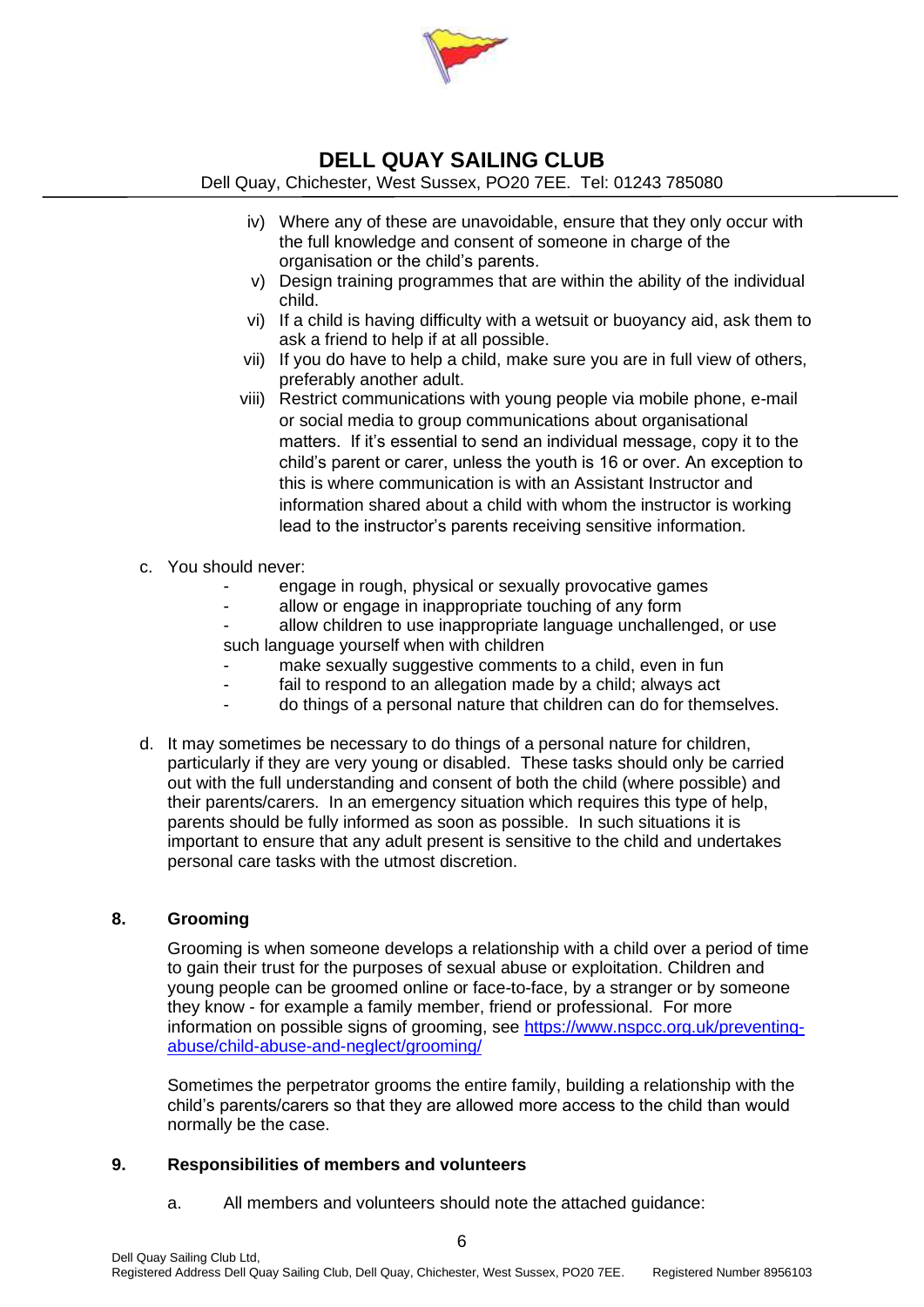

Dell Quay, Chichester, West Sussex, PO20 7EE. Tel: 01243 785080

- following good practice
	- recognising signs of abuse

b. RYA Coaches and Instructors are expected to comply with the RYA Codes of Ethics and Conduct.

#### **10. Responsibilities of Parents And Participants**

Parents play an essential part in their children's participation, but occasionally their desire to see their child achieve success can put the child under too much pressure or give rise to friction between families or interference in coaching. Dell Quay Sailing Club has adopted a Code of Conduct that is to be signed up to by everyone involved, whether they are participants, parents, staff or volunteers, so that everyone is aware of their responsibilities towards each other and appropriate action can be taken if anyone's behaviour fails to meet the expectations set out in the Code.

#### **11. Parental Responsibility And Club Liability**

- a. Although Dell Quay Sailing Club has a duty of care to its members, and particularly to young people who cannot take full responsibility for their own safety, parents must be responsible for their children's welfare and behaviour, or designate another adult to take that responsibility, outside formal club-organised activities.
- b. When children are attending an organised training or coaching session or activity, the organisers have a duty of care for their safety and welfare at all times. If the club requires a parent (or designated responsible adult) to be on site, it must be made clear at what point responsibility transfers from the instructor, coach or organiser to the parent.

#### **12. Changing rooms and showers**

It is preferable for adults to stay away from the changing rooms while there are children there. If this is unavoidable because adults are sailing at the same times, or the site is open to the public, it is better if one adult is not alone. Parents should be aware that adult club members and/or members of the public may be in the changing rooms.

a. Bullying can be an issue in changing rooms and showers. If a child alleges bullying or shows signs of being bullied, this must be investigated.

b. If it is essential, in an emergency situation, for a male to enter a female changing area or vice versa, it is advised that they are accompanied by another adult of the opposite gender.

#### **13. Bullying**

Dell Quay Sailing Club does not condone bullying of any type. See attached RYA Youth Racing Anti-Bullying Policy

#### **14. Managing Challenging Behaviour**

Guidance for instructors on handling young people who display challenging behaviour is available as a download from the RYA website under Information and Advice, Safeguarding Children and Vulnerable Adults, RYA Safeguarding and Child Protection Guidelines.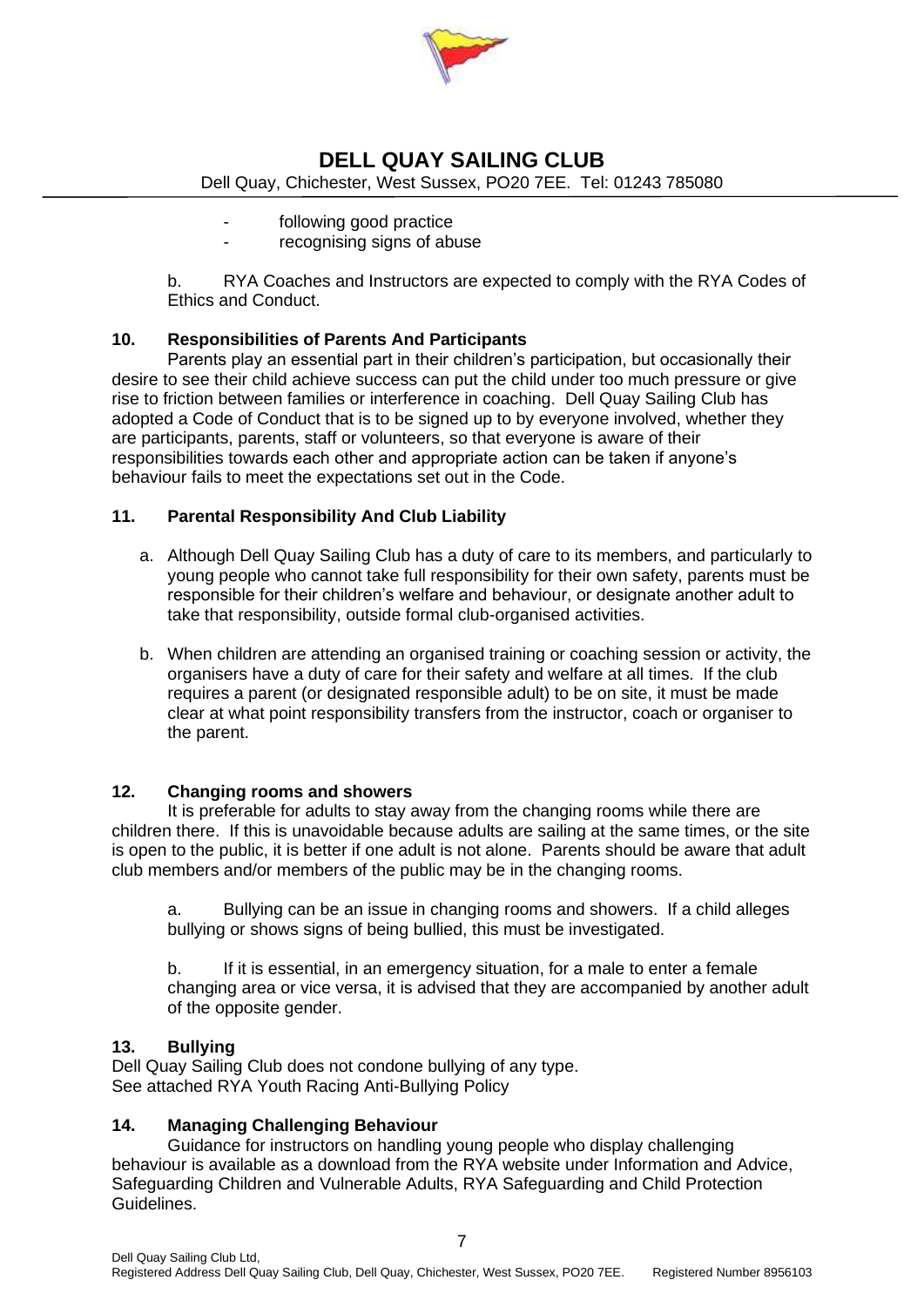

Dell Quay, Chichester, West Sussex, PO20 7EE. Tel: 01243 785080

#### **15. First aid and Medical Treatment**

First aid, provided by an appropriately trained and qualified person, is part of your normal duty of care. Parents will be asked to give consent if medication or medical treatment is required in the absence of the parent/carer when children are attending a junior activity where the parent/guardian is not in attendance.

#### **16. Organising and Hosting Events**

When hosting an open junior or youth event at the club, we will liaise with the relevant class association to ensure that all involved in the organisation of the event are operating to similar policies. It should be made clear to all young competitors and their parents that there is someone responsible for their welfare who can be contacted if they have any concerns.

#### **17. Away Events**

- a. I t is essential that those accompanying young people to away events or training camps, and the competitors themselves, have a clear understanding of their responsibilities and the conduct expected of them.
- b. The RYA Racing Department has Sailor Supervision Guidelines and other detailed policies for the RYA junior and youth squad programmes. These are available on the RYA website, see Racing, Youth and Junior, Information, Policies, or click on www.rya.org.uk/racing/youthjunior/information/Pages/Policies.aspx They may be a useful reference for events organised by bodies other than the RYA but should not be taken as prescriptive.

#### **18. Communicating with Young People (Revised Feb 2020)**

a. The world of the internet, social media and apps is constantly and rapidly evolving and it is hard to keep up to date, but it is important for parents and for anyone working with young people to develop some understanding of how they use technology, the risks involved and how to keep them safe. Suggested sources of information, mainly intended for parents but useful for anyone, are: [www.nspcc.org.uk/shareaware](http://www.nspcc.org.uk/shareaware) [www.net-aware.org.uk](http://www.net-aware.org.uk/) [www.internetmatters.org](http://www.internetmatters.org/)

[www.getsafeonline.org](http://www.getsafeonline.org/)

b. **Club Websites and Social Media**. When promoting the club and encouraging members to interact online, including the use of the Junior section Facebook pages, there are a few issues to bear in mind in relation to children and young people:

• we will follow the RYA guidance on the use of images of children (see Photography section below)

we will ensure that the content and language on the website or Facebook pages, including contributions to blogs, forums etc, is not inappropriate for younger visitors and does not link directly to unsuitable material on other sites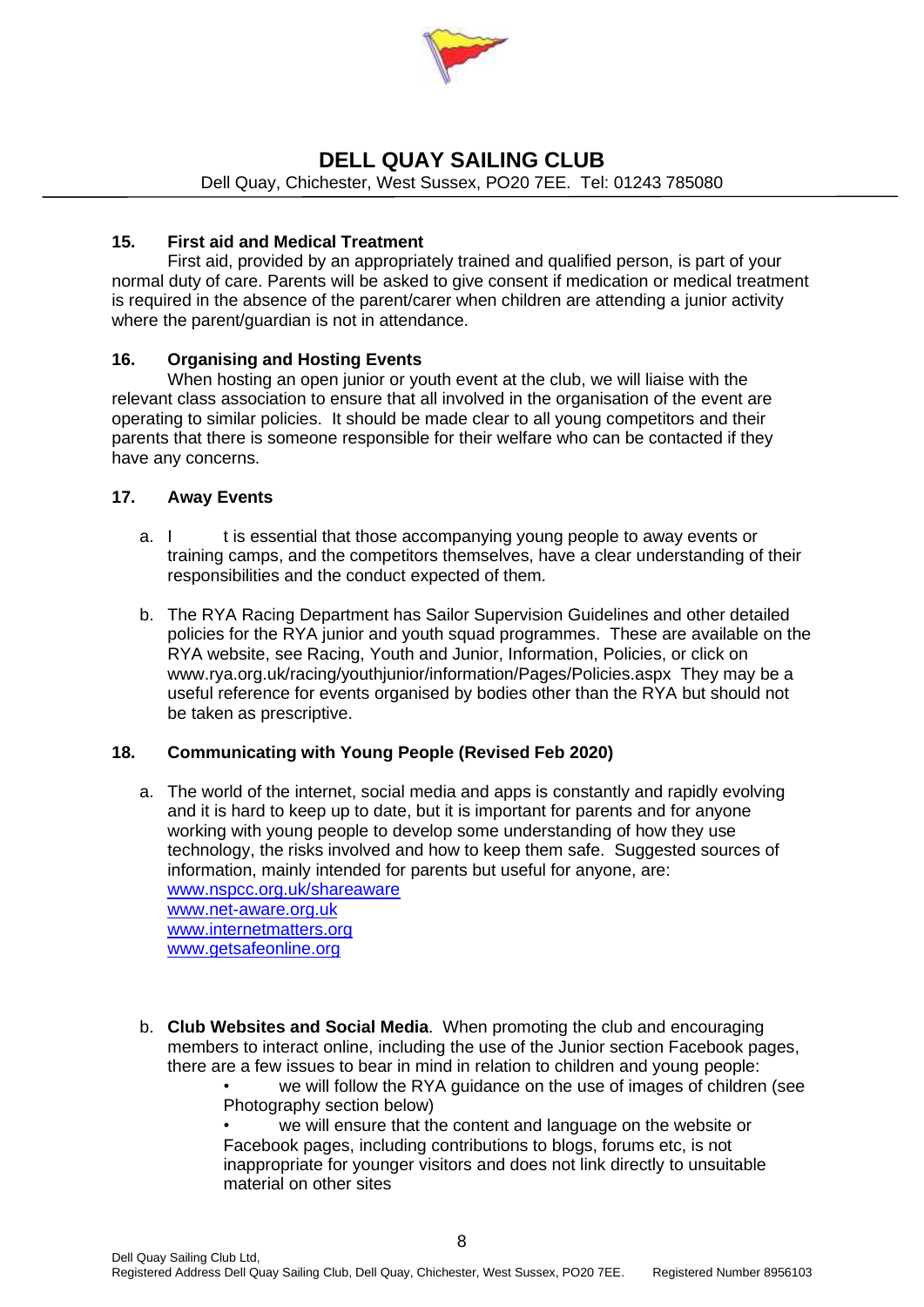

Dell Quay, Chichester, West Sussex, PO20 7EE. Tel: 01243 785080

• should parents and others wish to report inappropriate content or online bullying and to request that content is removed they should, in the first instance, contact the Facebook Moderator: webmaster@dellquaysc.co.uk have a robust procedure for handling and assessing such a report or request and acting promptly to remove the offending content.

#### **19. Coaches and Instructors**

- a. When working with children and young people you are advised to:
	- avoid using over-familiar language and try to copy in the child's parent/carer

• only communicate regarding organisational matters, not for social or personal contact.

When using social media, it is recommended that you:

• do not allow young sailors to follow or be friends with your personal account

set your privacy settings as high as possible on your personal account • challenge the way that young sailors post or comment to you or others

on social media if it is inappropriate

• educate young sailors about the boundaries between them and their Coach or Instructor.

b. Coaches on the RYA's Youth and Junior squad programmes are expected to comply with the RYA Youth Racing Communications Policy.

#### **20. Parents**

Organisations are responsible for the content published on their sites, but parents must accept responsibility for their children's access to and use of computers, tablets and smartphones. See the links Para 17.a for guidance.

#### **21. Children and Young People**

Unfortunately, online communication and texting can often be used as a means of bullying. 'Cyberbullying' should be treated in the same way as any other form of bullying.

[www.thinkuknow.co.uk](http://www.thinkuknow.co.uk/) and [www.childline.org.uk](http://www.childline.org.uk/) provide guidance and support for children and young people in different age groups, as well as for parents and carers, on matters such as online bullying, sharing images and 'sexting'.

#### **22. Photography**

Publishing articles and photos in club newsletters, websites, local newspapers etc is an excellent way of recognising young people's achievements and of promoting the club and the sport as a whole. However, it is important to minimise the risk of anyone using images of children in an inappropriate way. Digital technology makes it easy to take, store, send, manipulate and publish images.

- a. There are two key principles to bear in mind:
	- i. Before taking photos or video, obtain written consent from the child and their parents/carers for their images to be taken and used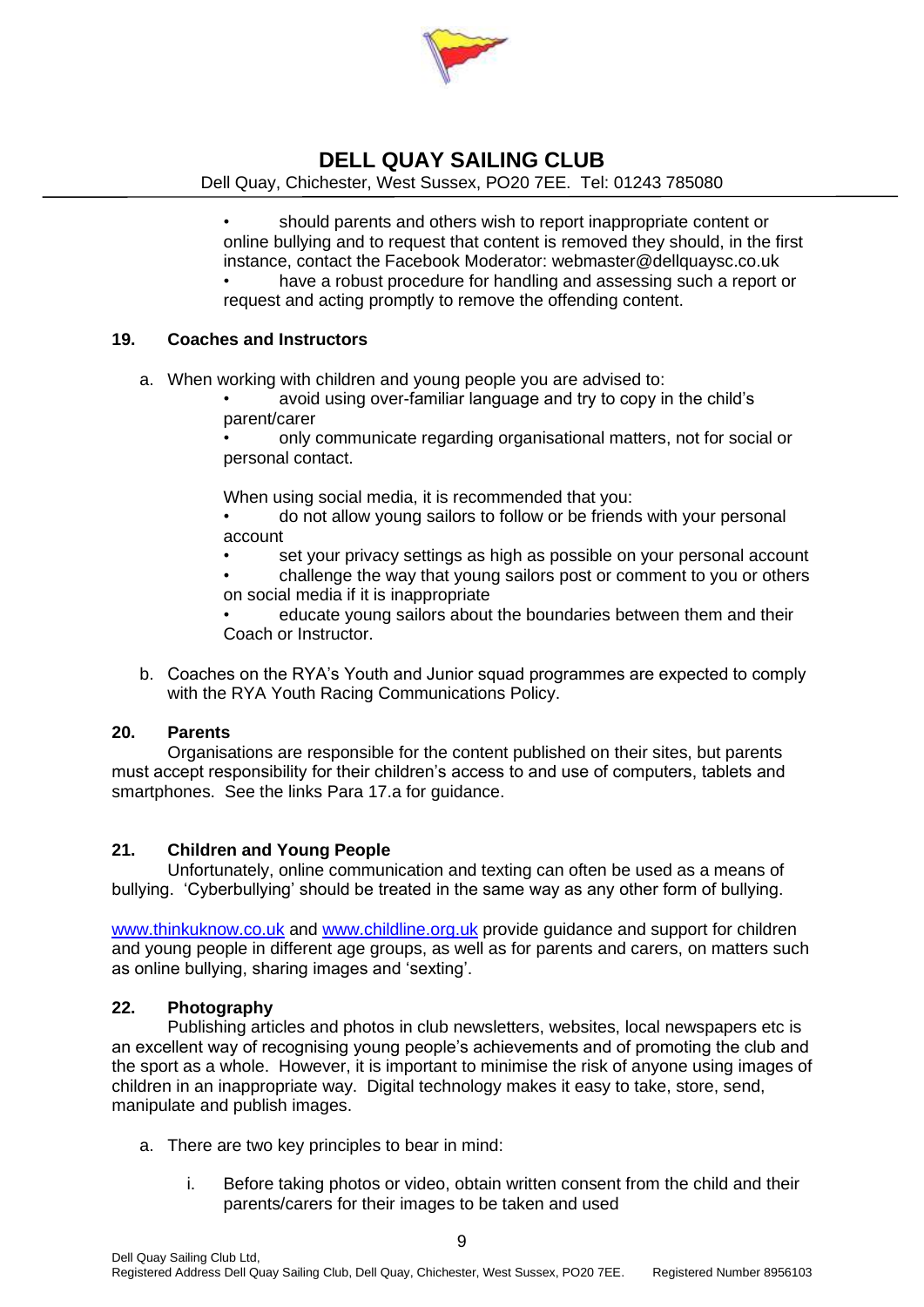

Dell Quay, Chichester, West Sussex, PO20 7EE. Tel: 01243 785080

ii. When publishing images, make sure they are appropriate and that you do not include any information that might enable someone to contact the child

DQSC may use a general shot showing participants on the water, or a group shot of the prize-winners, without identifying them by name.

Where the club wishes to recognise the achievement of an individual sailor and seeks to publish their name with their photo, we **WILL NOT** publish any other information (e.g. where they live, name of school, other hobbies and interests) that would enable someone to contact, befriend or start to 'groom' the child.

We will ensure that the young people pictured are suitably dressed, to reduce the risk of inappropriate use.

- b. Most sailing activity takes place in areas that are open to the public and it is therefore not possible to control all photography, but any concerns about inappropriate or intrusive photography, or about the inappropriate use of images, should be reported to the club's Child Safeguarding Co-ordinator and treated in the same way as any other child protection concern. Parents and spectators should be prepared to identify themselves if requested and state their purpose for photography/filming.
- c. The recording of images or video using any type of camera or photographic equipment, including cameras on smartphones and tablets and action cameras used on the water, should not be permitted in showers or changing areas in any circumstances.

#### **23. Safeguarding Training**

- a. The Club will ensure that all volunteers working with children have undertaken training appropriate to their role. This may be through formal training, induction and mentoring or the provision of appropriate reading materials.
- b. The RYA has developed an online safeguarding awareness course 'Safe + Fun' which will be offered through a number of RYA Training Centres. It is a mandatory requirement for those intending to qualify as RYA Instructors, Senior Instructors or Racing Coaches to complete the online course prior to their Instructor or Coach course. The course will also be available to anyone wishing to gain a basic awareness of safeguarding issues, or to refresh their knowledge.
- c. . A further online module for Club Welfare Officers *i*s also available.

#### **24. Handling Concerns, Reports or Allegations**

This section is primarily for the designated Child Safeguarding Co-ordinator, but everyone should be aware of the procedures to follow if there are concerns (see flowcharts below).

a. A complaint, concern or allegation may come from a number of sources: the child, their parents, someone else within the club, a member of the public, or the statutory authorities. It may involve the behaviour of one of our volunteers or club members, or something that has happened to the child outside the sport, perhaps at home or at school. Children may confide in adults they trust, in a place where they feel at ease.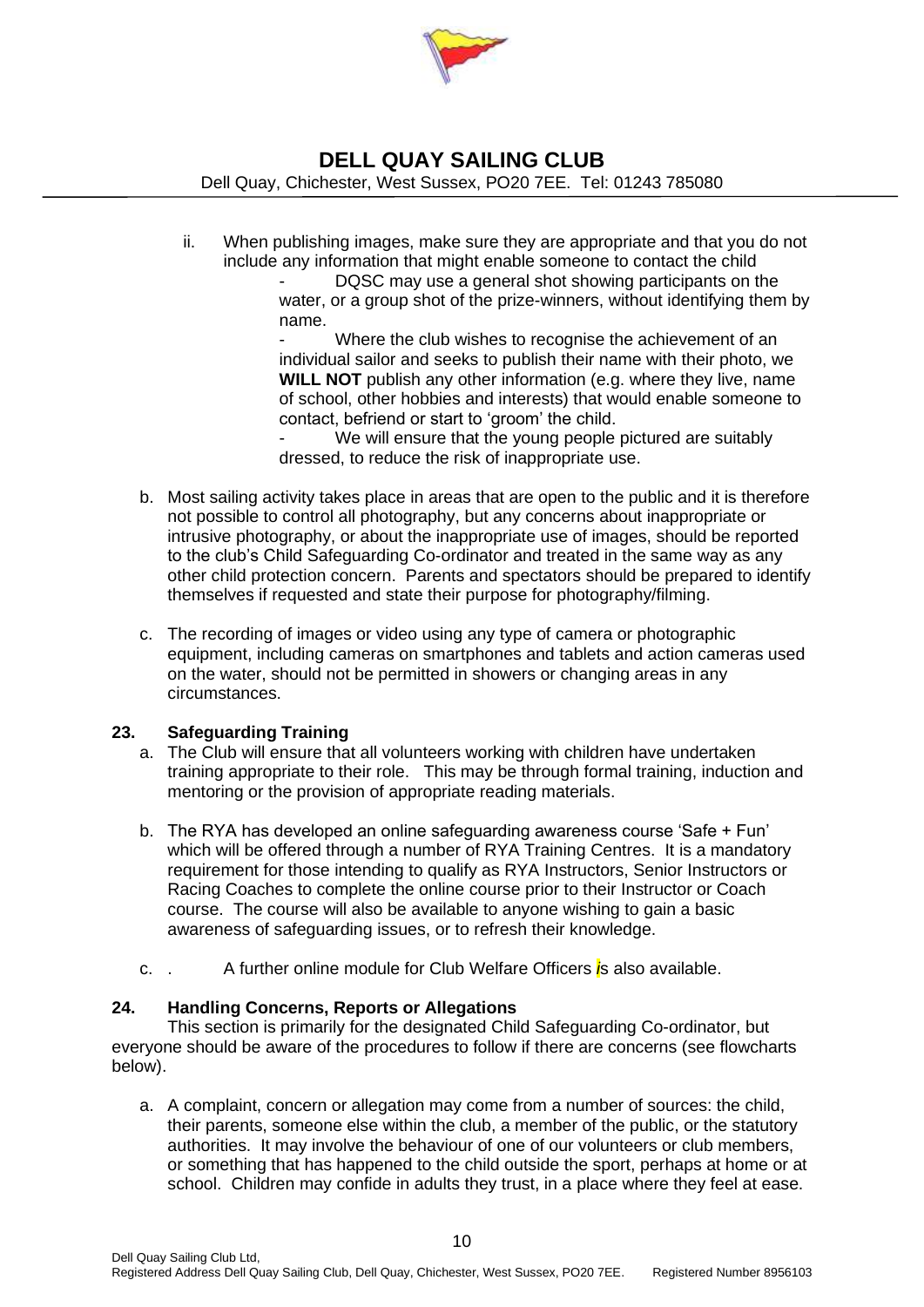

Dell Quay, Chichester, West Sussex, PO20 7EE. Tel: 01243 785080

b. An allegation may range from mild verbal bullying to physical or sexual abuse. If you are concerned that a child may be being abused, it is NOT the responsibility of you or the Child Safeguarding Co-ordinator to investigate further BUT it is their responsibility to act on concerns and report them to the appropriate statutory authorities.

#### c. **Handling an Allegation from a Child.**

#### i. **Always**:

- stay calm  $-$  ensure that the child is safe and feels safe
- show and tell the child that you are taking what he/she says seriously
- reassure that child and stress that he/she is not to blame
- be careful about physical contact, it may not be what the child wants
- be honest, explain that you will have to tell someone else to help stop the alleged abuse
- make a record of what the child has said as soon as possible after the event, using the child's own words
	- follow your organisation's child protection procedures.

#### **ii. Never**:

- rush into actions that may be inappropriate
- make promises you cannot keep (e.g. you won't tell anyone)
- ask more questions than are necessary for you to be sure that you need to act

take sole responsibility – consult someone else (ideally the designated Child Safeguarding Co-ordinator or the person in charge or someone you can trust) so that you can begin to protect the child and gain support for yourself.

d. You may be upset about what the child has said or you may worry about the consequences of your actions. Sometimes people worry about children being removed from their families as a result of abuse, but in reality this rarely happens. However, one thing is certain – you cannot ignore it.

#### **25. Recording and Handling Information**

a. If you suspect that a child may have been the subject of any form of physical, emotional or sexual abuse or neglect, the allegation must be referred as soon as possible to Children's Social Care or the Police who have trained experts to handle such cases. Do not start asking leading questions which may jeopardise any formal investigation.

A leading question is where you suggest an answer or provide options that only need a 'yes' or 'no' answer, instead of allowing the child to explain things in their own words. An example would be asking 'did X hit you?' instead of 'how did you get that bruise?'. Use open questions such as 'what happened next?'. Only ask questions to confirm that you need to refer the matter to someone else.

- b. Listen to and keep a record of anything the child tells you or that you have observed and pass the information on to the statutory authorities.
- c. All information must be treated as confidential and only shared with those who need to know. If the allegation or suspicion concerns someone within the club, only the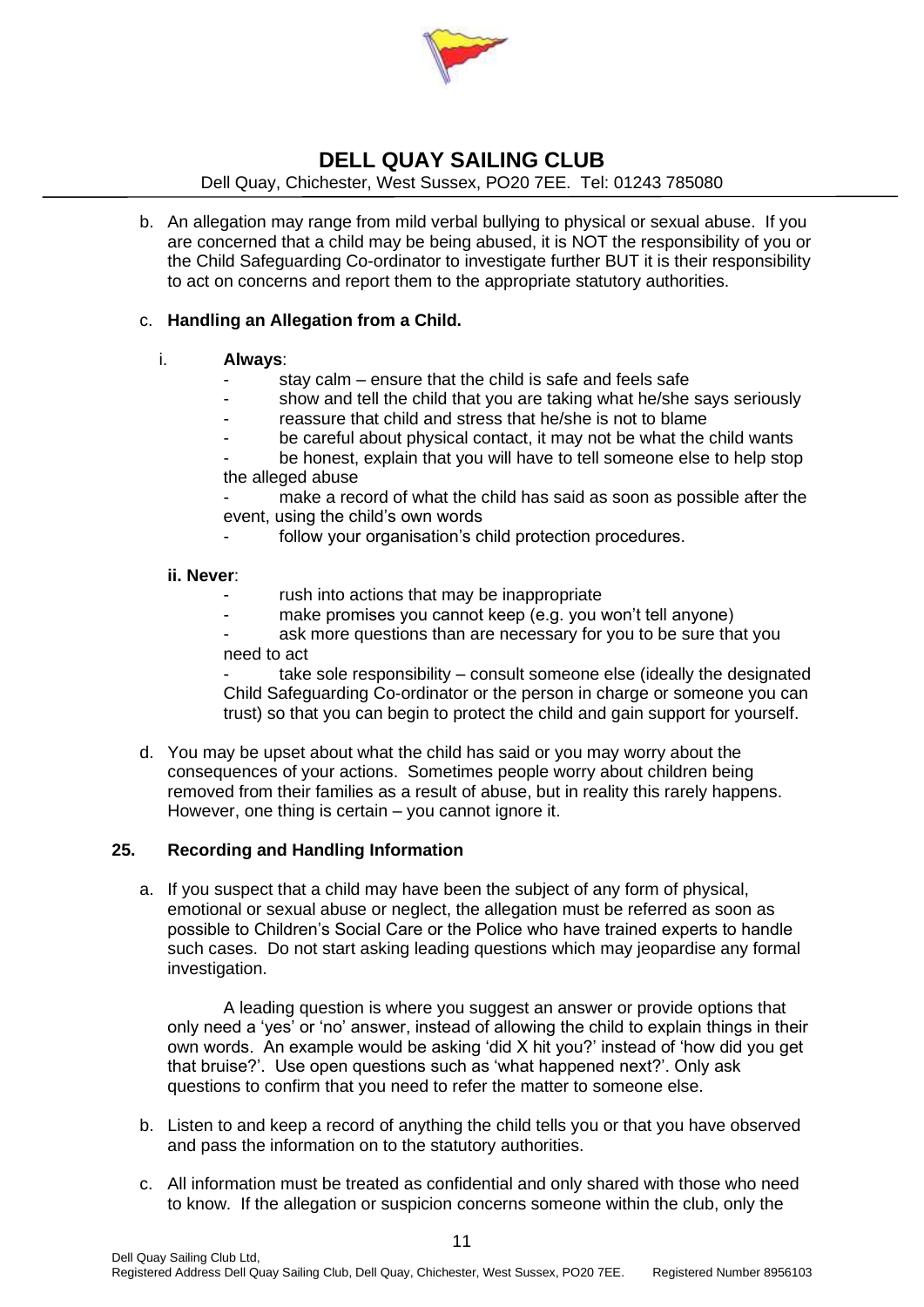

Dell Quay, Chichester, West Sussex, PO20 7EE. Tel: 01243 785080

child's parents/carers, the Commodore (or most senior flag officer available, unless they are the subject of the allegation), the relevant authorities and the RYA Child Safeguarding Co-ordinator should be informed. If the alleged abuse took place outside the sport, the Police or Children's Social Care will decide who else needs to be informed, including the child's parents/carers. It should not be discussed by anyone within the organisation other than the person who received or initiated the allegation and, if different, the person in charge.

- d. Confidential information must be stored securely. It is recommended that it should be retained for at least 3 years and destroyed by secure means, e.g. by shredding or burning.
- e. If an allegation or complaint is made about a club member, the club's disciplinary procedure will be followed, as set out in the Club Bye Laws (10)

#### **26. Statutory Authorities**

If the club is contacted by the Police or Children's Services concerning information received or a complaint made by or about a member, volunteer, or employee, you are advised to contact the RYA *S*afeguarding and Equality Manager as soon as possible for guidance and support. Co-operate fully with official requests for factual information, but do not express any personal opinions on the person's conduct.

#### **27. Handling the Media**

If there is an incident at the club which attracts media interest, or if you are contacted by the media with an allegation concerning one of our members or employees, do not give any response, but refer all contact to a Flag Officer *who will* check the facts and seek advice from the RYA Communications department 023 8060 4215 for professional advice on handling the media.

#### **28. Data retention**

Confidential information must be processed, stored and destroyed in accordance with the club's Data Privacy Policy and Data Protection legislation. Records containing personal information should be: adequate, relevant and not excessive for the purpose(s) for which they are held; accurate and up to date; and only kept for as long as is necessary. They should be reviewed on a regular basis. If a person is removed from the club for a safeguarding reason, we will consider whether to retain essential details of the reasons for the action taken, and who will have access to that file in the future, in case the former member tries to re-join at a later date or a further allegation is made about them.

#### **29. Reference to the Disclosure and Barring Service**

The Disclosure and Barring Service (DBS) maintains the lists of people barred from working with children or with vulnerable adults in England and Wales and in Northern Ireland. Disclosure Scotland fulfils this function in Scotland. If your organisation permanently dismisses or removes someone from regulated activity/work or would have dismissed them if they had not resigned, because they have harmed a child or vulnerable adult or placed them at risk of harm, you have a duty to refer them to the DBS or Disclosure Scotland, as appropriate. It is a criminal offence not to make such a referral. For guidance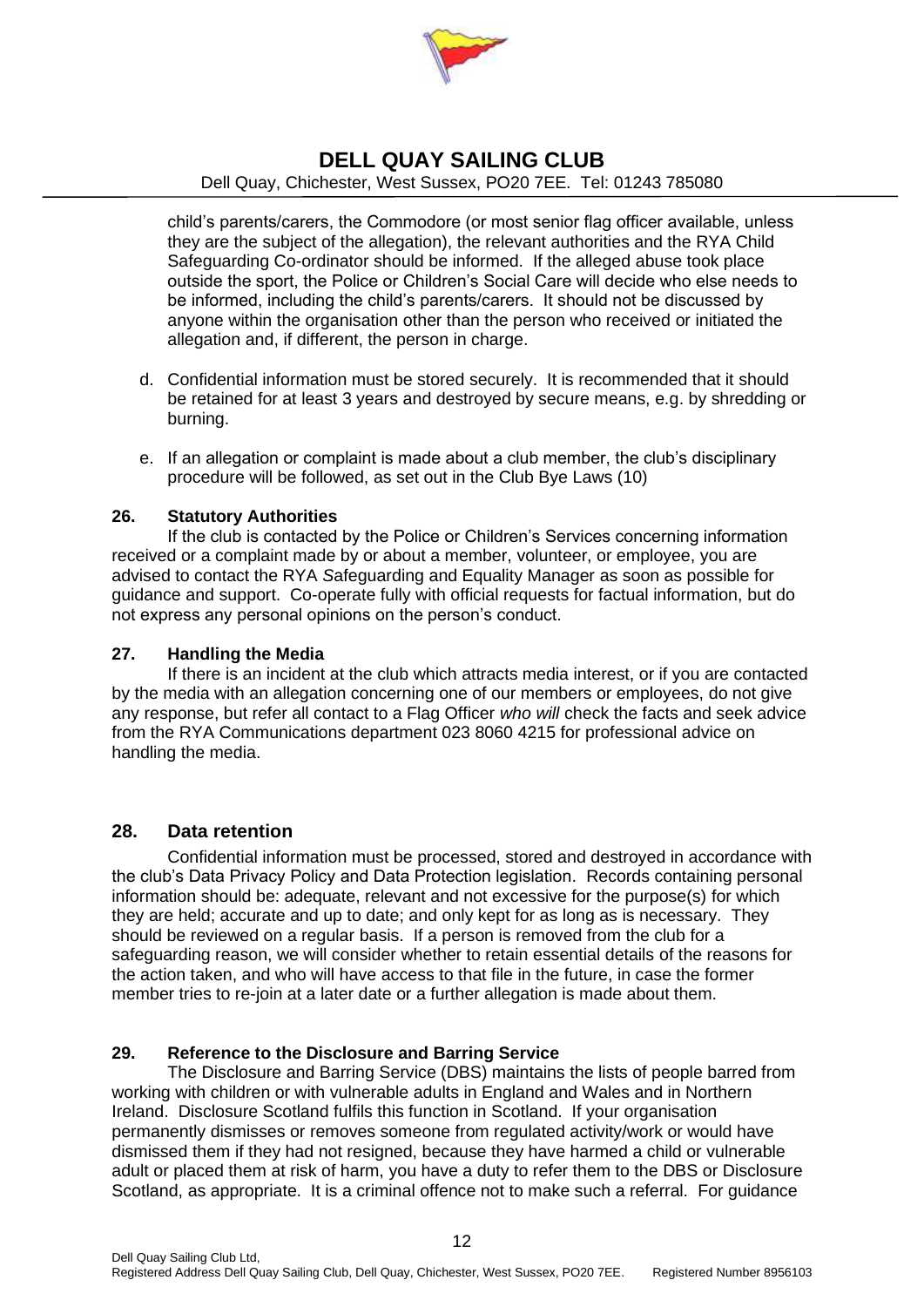

Dell Quay, Chichester, West Sussex, PO20 7EE. Tel: 01243 785080

on the grounds and process for making a referral, see the relevant website (see Para 28 Useful Contacts) or contact the RYA Safeguarding Manager.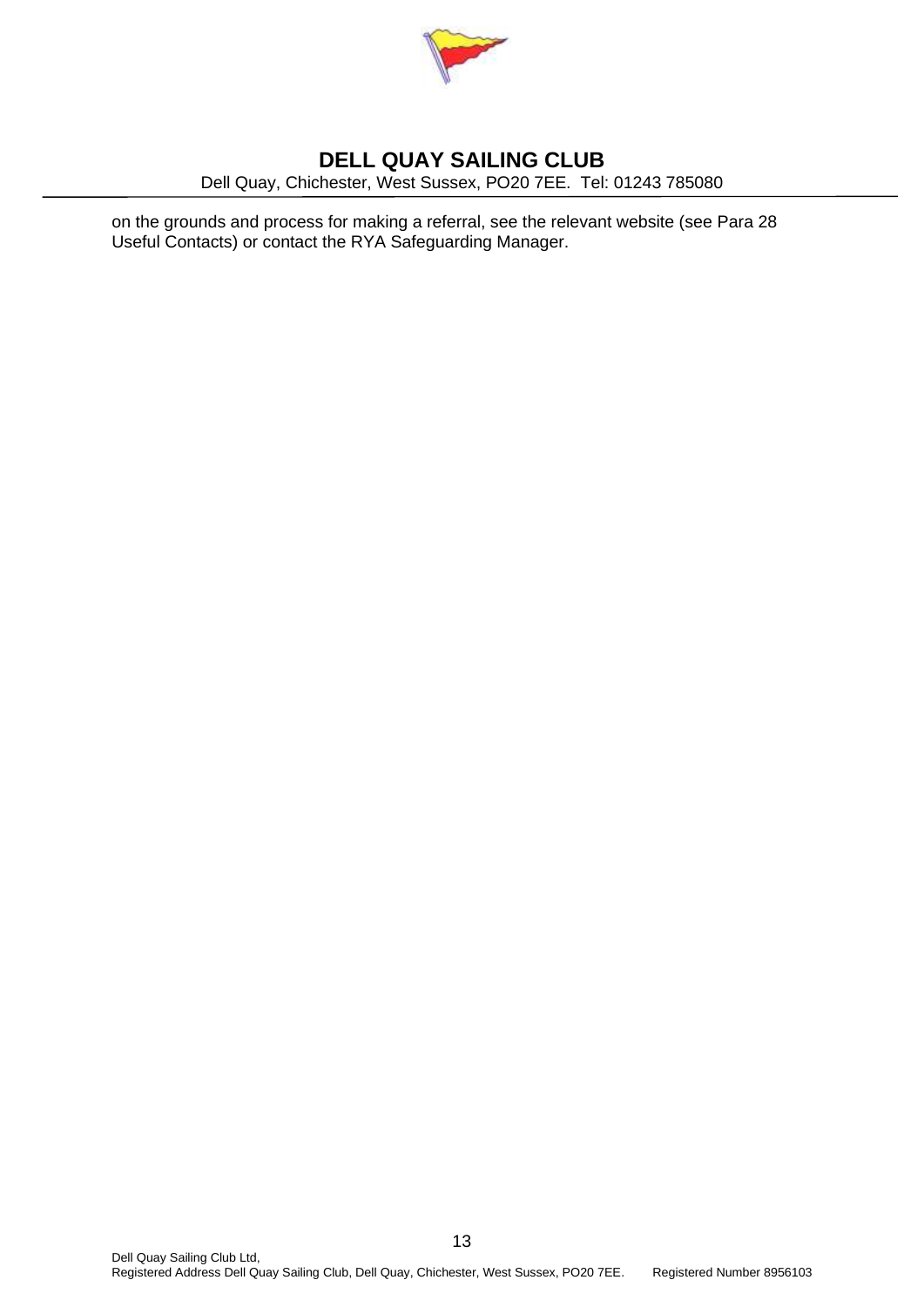

Dell Quay, Chichester, West Sussex, PO20 7EE. Tel: 01243 785080

#### Flowchart 1

#### **Reporting procedures Concern about a child outside the sport environment**

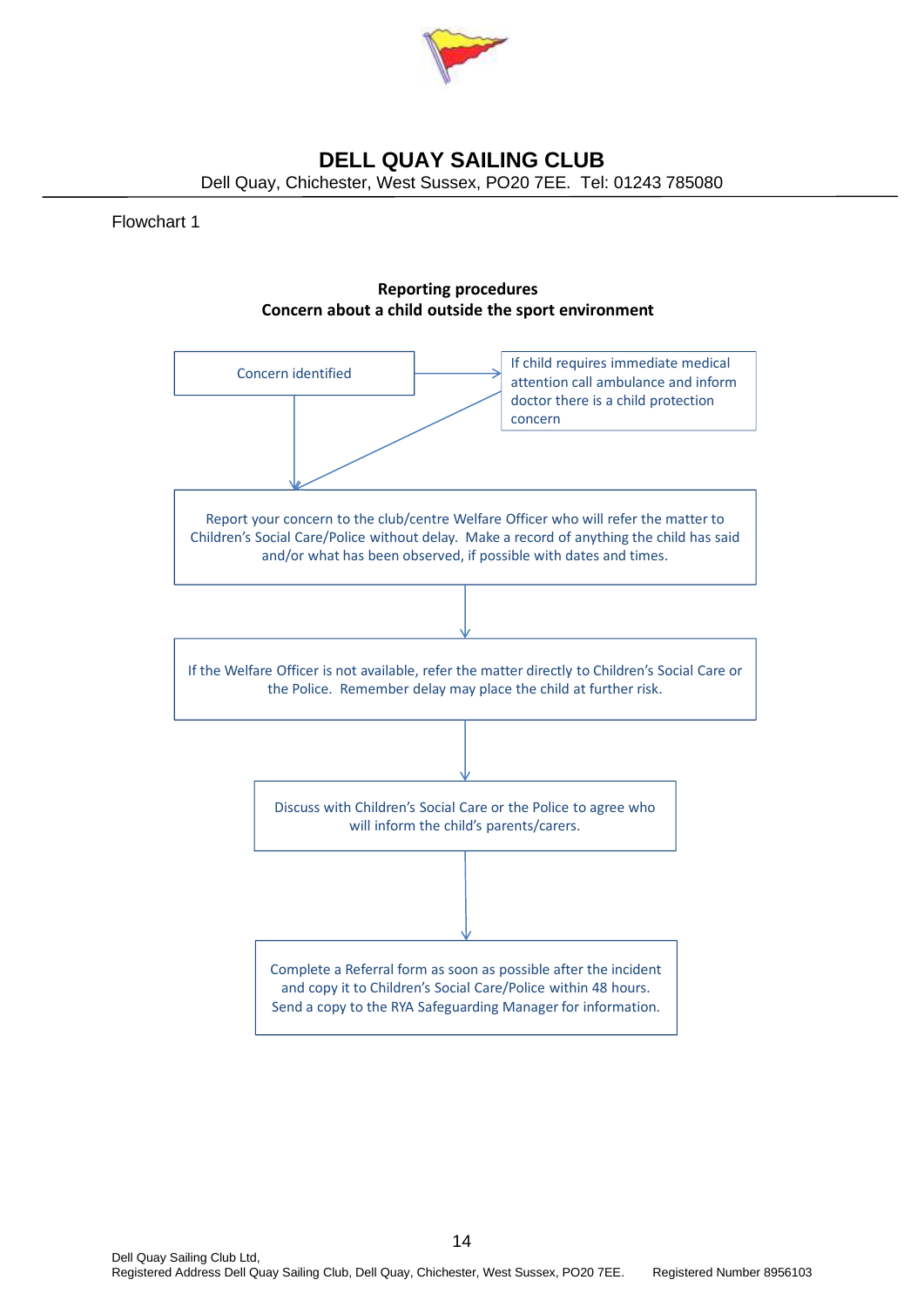

Dell Quay, Chichester, West Sussex, PO20 7EE. Tel: 01243 785080

Flowchart 2 – What to do if you are concerned about the behaviour of any member, volunteer, staff, coach or official working for the club

#### **Reporting procedures Concern about the behaviour of someone at a club/centre**